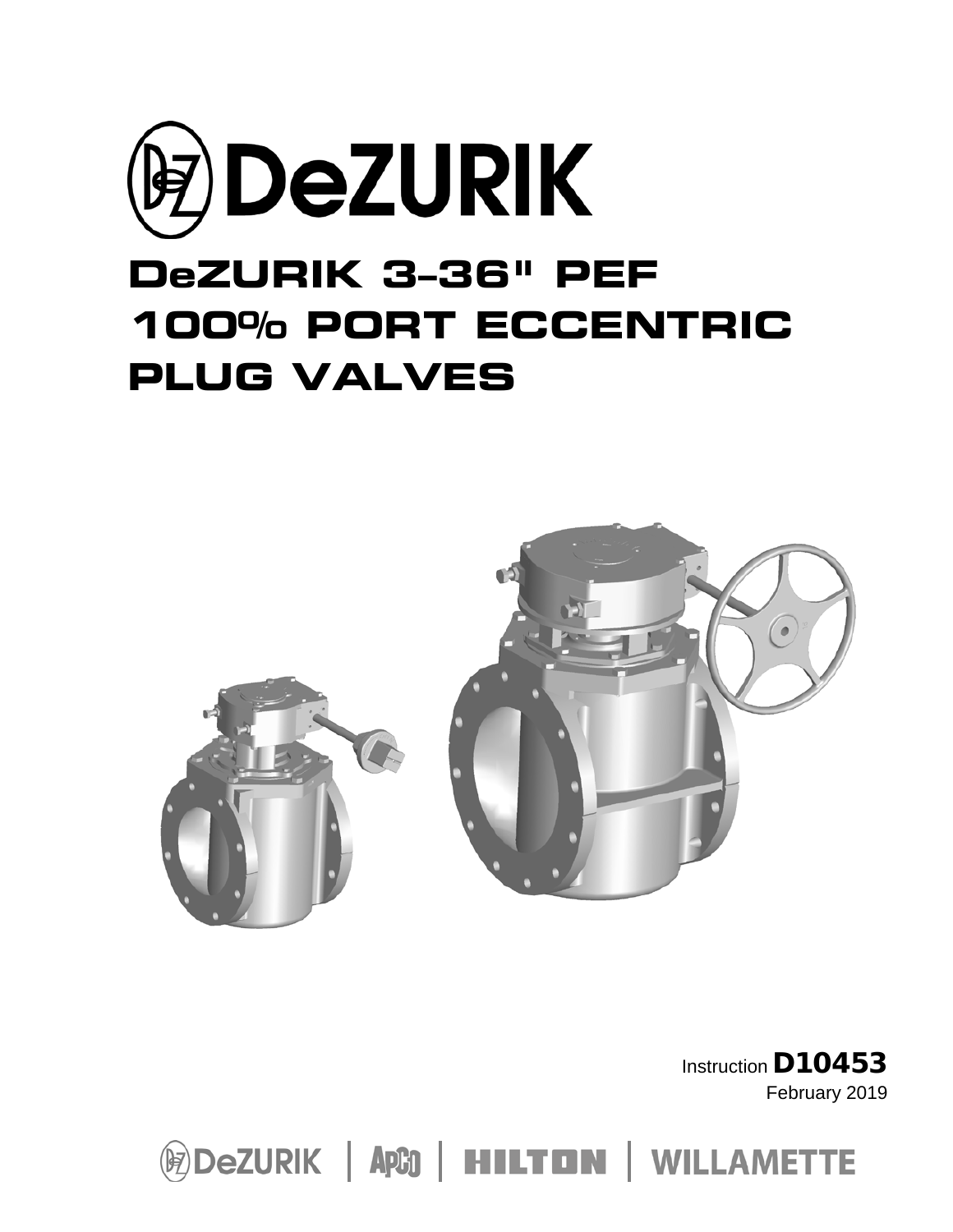## Instructions

These instructions provide information about PEF 100% Port Eccentric Plug Valves. They are for use by personnel who are responsible for installation, operation and maintenance of PEF 100% Port Eccentric Plug Valves.

# Safety Messages

All safety messages in the instructions are flagged with an exclamation symbol and the word Caution, Warning or Danger. These messages indicate procedures that must be followed exactly to avoid equipment damage, personal injury or death.

Safety label(s) on the product indicate hazards that can cause equipment damage, personal injury or death. If a safety label becomes difficult to see or read, or if a label has been removed, please contact DeZURIK for replacement label(s).



**Personnel involved in the installation or maintenance of valves should be constantly alert to potential emission of pipeline material and take appropriate safety precautions. Always wear suitable protection when dealing with hazardous pipeline materials. Handle valves, which have been removed from service with suitable protection for any potential pipeline material in the valve.**

# Inspection

Your PEF 100% Port Eccentric Plug Valve has been packaged to provide protection during shipment, however, it can be damaged in transport. Carefully inspect the unit for damage upon arrival and file a claim with the carrier if damage is apparent.

# Parts

Recommended spare parts are listed on the assembly drawing. These parts should be stocked to minimize downtime.

Order parts from your local DeZURIK sales representative, or directly from DeZURIK. When ordering parts, please include the 7-digit part number and 4-digit revision number (example: **9999999R000**) located on the data plate attached to the valve assembly. Also include the part name, the assembly drawing number, the balloon number and the quantity stated on the assembly drawing.

# DeZURIK Service

DeZURIK service personnel are available to install, maintain and repair all DeZURIK products. DeZURIK also offers customized training programs and consultation services.

For more information, contact your local DeZURIK sales representative or visit our website at www.dezurik.com.

\* Patent Applied For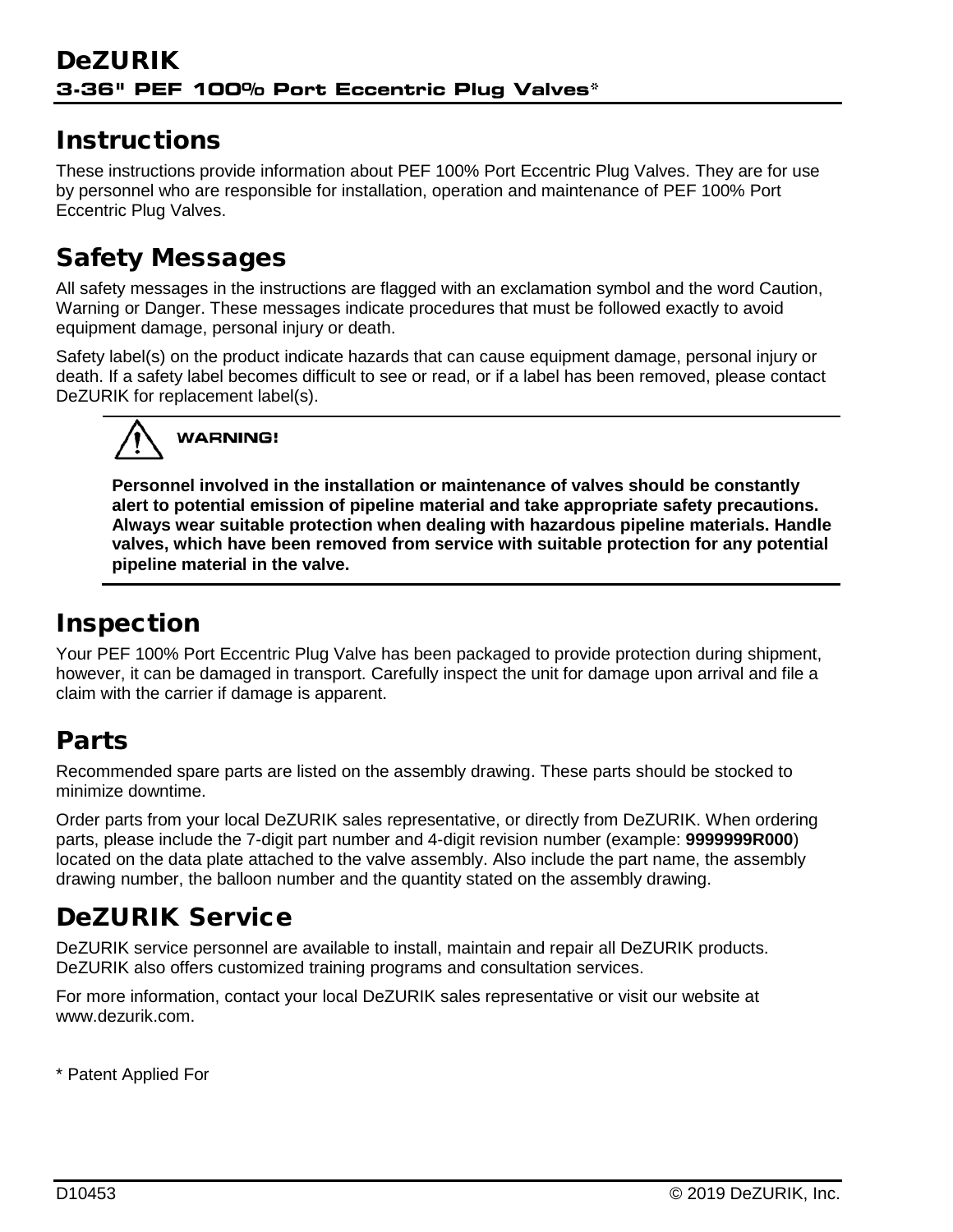## Table of Contents

|                                                                             | 4  |
|-----------------------------------------------------------------------------|----|
|                                                                             | 4  |
|                                                                             | 4  |
|                                                                             | 4  |
|                                                                             | 5  |
| Liquids without Suspended Solids and Clean Gases -------------------------- | 5  |
|                                                                             | 7  |
| <b>Actuator Stop Adjustments</b>                                            |    |
|                                                                             | 9  |
|                                                                             | 9  |
|                                                                             | 9  |
|                                                                             | 10 |
|                                                                             | 10 |
|                                                                             | 10 |
|                                                                             | 10 |
|                                                                             | 10 |
|                                                                             | 11 |
| <b>Packing Replacement</b>                                                  |    |
|                                                                             | 12 |
|                                                                             | 14 |
|                                                                             | 15 |
|                                                                             | 17 |
|                                                                             | 18 |
|                                                                             | 19 |
|                                                                             | 19 |
|                                                                             | 19 |
|                                                                             | 19 |
|                                                                             | 19 |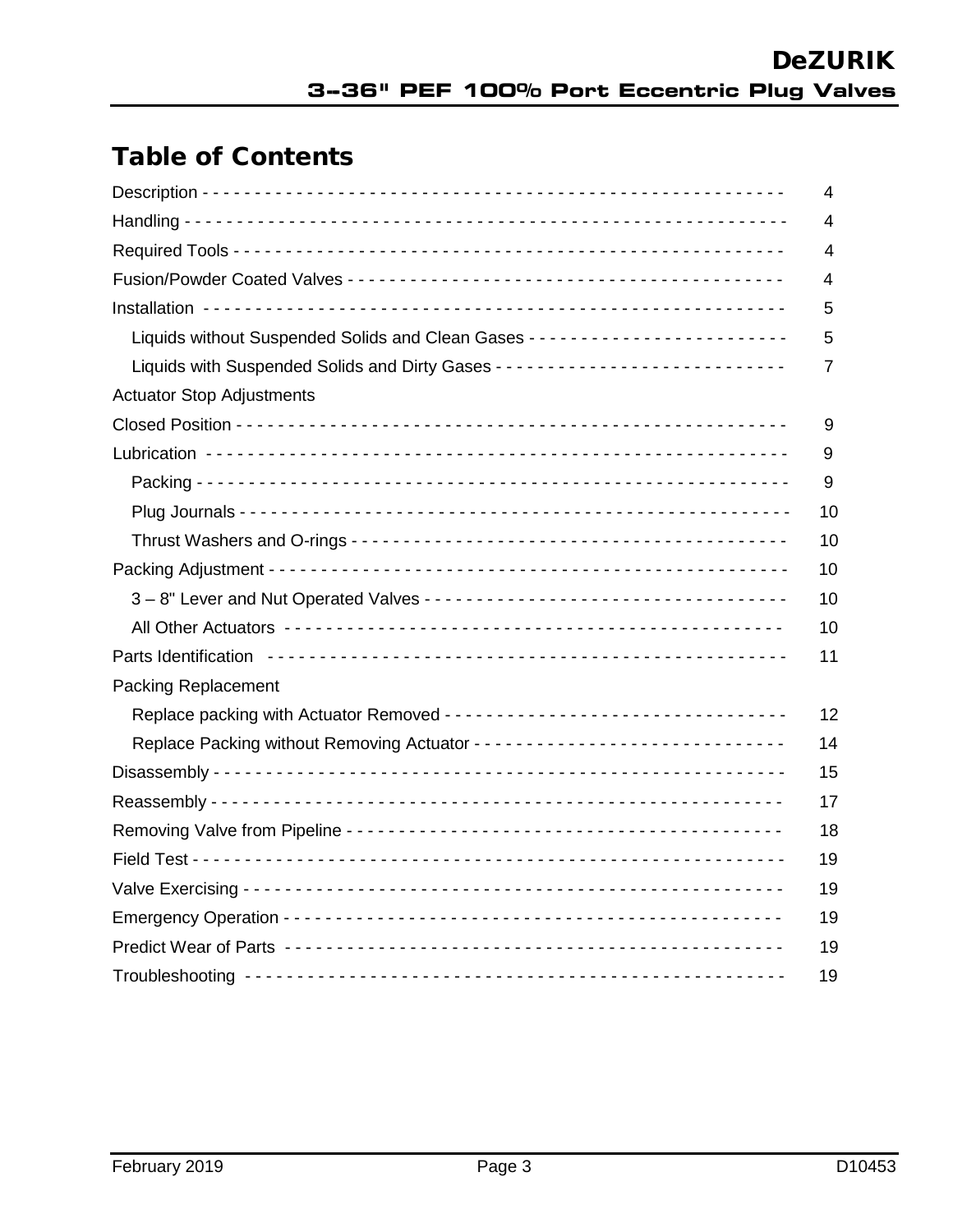## DeZURIK 3-36" PEF 100% Port Eccentric Plug Valves

## **Description**

The 3– 36" PEF 100% Port Eccentric Plug Valves have welded nickel seats that provide excellent resistance to corrosion and damage, and prolong the life of the resilient plug facing. The valve rotates 90 degrees from full open to full closed. Clockwise rotation of the valve stem closes the valve.

If an actuator other than a DeZURIK is to be mounted, the actuator must be capable of seating and unseating the plug and maintaining the valve plug position with flow in the pipeline.



**This valve is a pressure vessel. Failure to release pipeline pressure may result in personal injury and/or flow system damage. Completely release pipeline pressure before removing the actuator from the valve or removing the valve from the pipeline.**

# Handling

Lifting the valve improperly may damage it. Do not fasten lifting devices to the actuator, plug or through the seat opening in the body. Lift the valve with slings, chains or cables fastened around the valve body, or fastened to bolts or rods through bolt holes in the flanges.

## Required Tools

This valve is assembled using only metric fasteners. To service this valve, you should have a full set of combination wrenches, Allen wrenches, a large flat tipped screwdriver, a flat pry bar, a pin punch and a dead blow hammer.

*Note:* You may want to machine a shaft to aid you in removing the lower bearing from the body. See *"Disassembly"* section.

## Fusion/Powder Coated Valves



**Valves with fusion/powder coated exterior paint require flat washers to be installed under the flange nuts when installing the valve to the pipeline flange to prevent the paint from cracking or chipping.**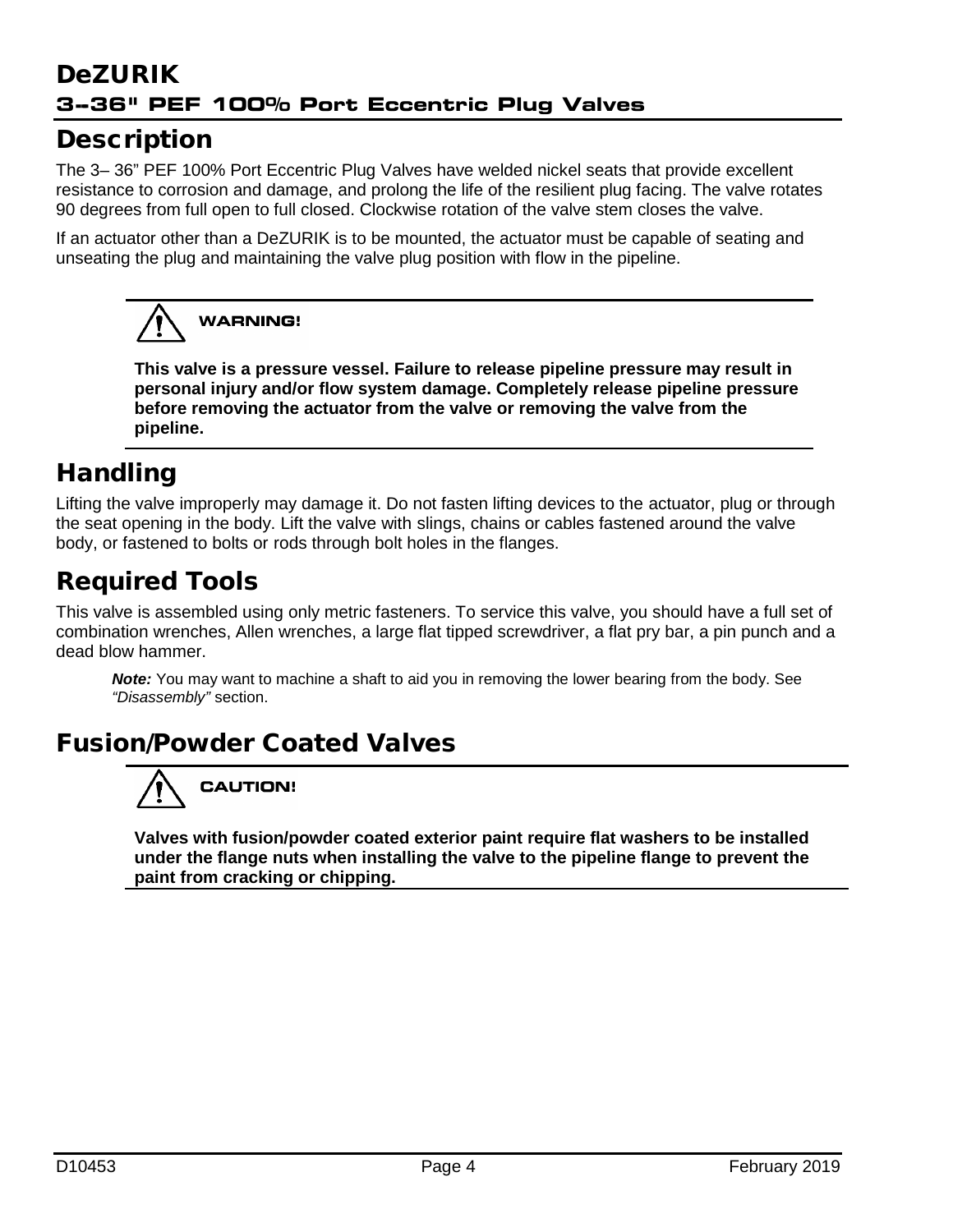# Installation

The type of materials carried in the pipeline and the location of the valve determine the correct installation procedure.

Rust Veto may be removed with the use of Houghton Kleensol #4 or petroleum solvent.

#### *Liquids without Suspended Solids and Clean Gases*

- 1. Before installation, remove foreign material such as weld spatter, oil, grease, and dirt from the pipeline.
- 2. Prepare pipe ends and install valves in accordance with the pipe manufacture's instructions for the joint used.

*Note:*See Figure 1 for proper valve orientation.

# **CAUTION!**

**Do not deflect the pipe-valve joint. Minimize bending stresses in the valve end connection with pipe loading.**

- 3. Ensure the valve and flanges are concentric to ensure proper flange sealing.
- 4. Tighten the flange bolts or studs in a crisscross pattern.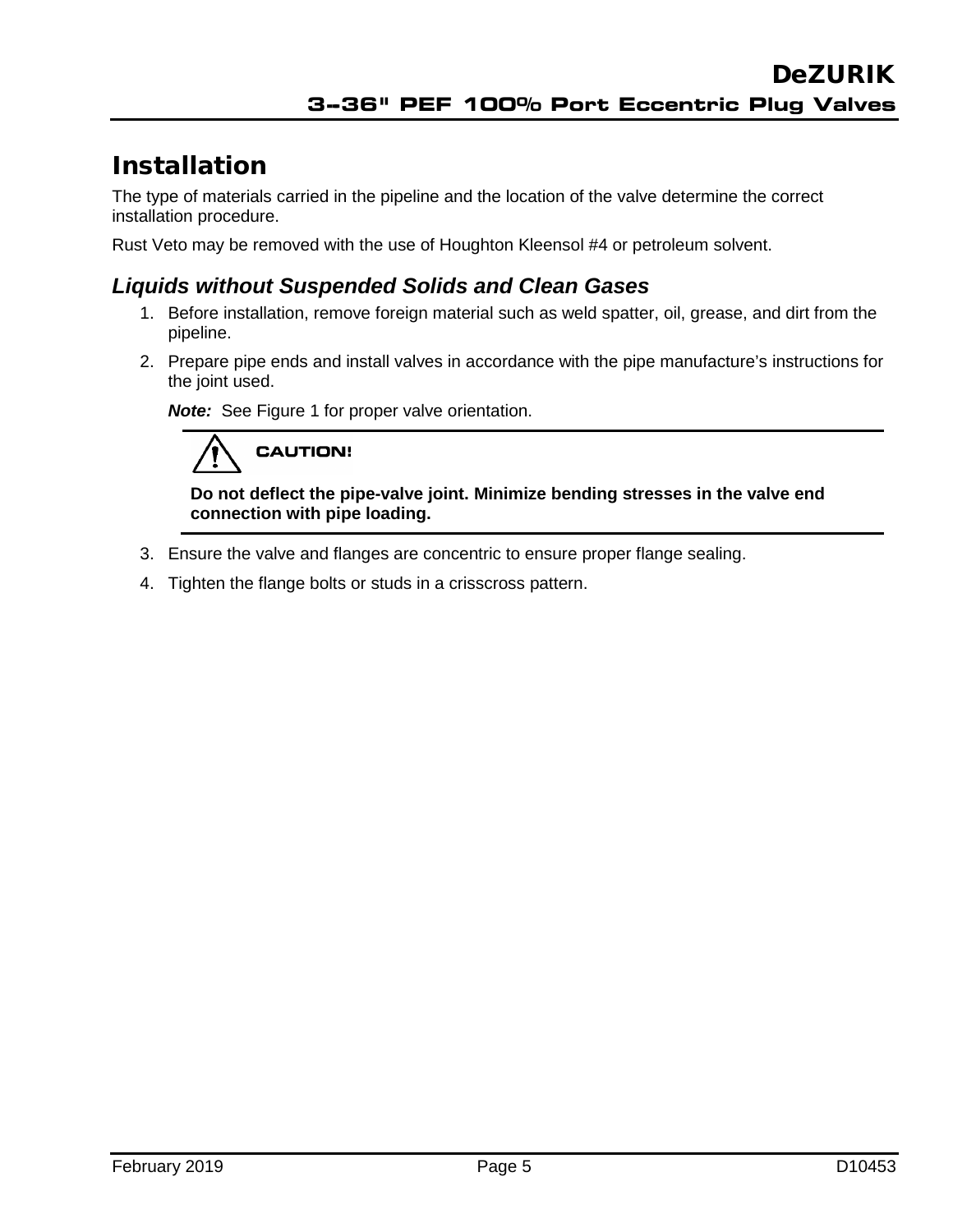# INSTALLATION - Liquids without Suspended Solids and Clean Gases **BLOWER PUMP** HIGHER<br>PRESSURE The proper installation of a DeZURIK PEF 100% Eccentric Plug Valve in clean liquids & gases applications is with the<br>higher pressure against the end opposite the seat M **SEAT** LIQUIDS OR GASES HIGHER<br>PRESSURE IN VERTICAL LINE Install the valve with higher<br>pressure against back of plug. Valve may be installed with plug shaft vertical or<br>horizontal. The preferred position is with the plug<br>shaft horizontal with plug up when open. **SEAT** NOTE - 1. Units are tested and pre-set at the factory. Do not change<br>adjustments without consulting instruction manual. HIGHER<br>PRESSURE ELEVATION VIEW 2. The word "SEAT" is cast on seat end of body.  $\mathop{\mathsf{SHUT}}\limits_{\mathop{\mathsf{H}}\nolimits\mathop{\mathsf{g}}\nolimits\mathop{\mathsf{f}}\nolimits\mathop{\mathsf{g}}\nolimits\mathop{\mathsf{g}}\nolimits\mathop{\mathsf{g}}\nolimits\mathop{\mathsf{g}}\nolimits\mathop{\mathsf{a}}\nolimits\mathop{\mathsf{d}}\nolimits\mathop{\mathsf{f}}\nolimits\mathop{\mathsf{g}}\nolimits\mathop{\mathsf{a}}\nolimits\mathop{\mathsf{d}}\nolimits\mathop{\mathsf{f}}\nolimits\mathop{\mathsf{g}}\nolimits\mathop{\mathsf{a}}\n$  $T$  SEAT LOWER<br>PRESSURE

## **DeZURIK** 3-36" PEF 100% Port Eccentric Plug Valves

**Installation** (Continued)

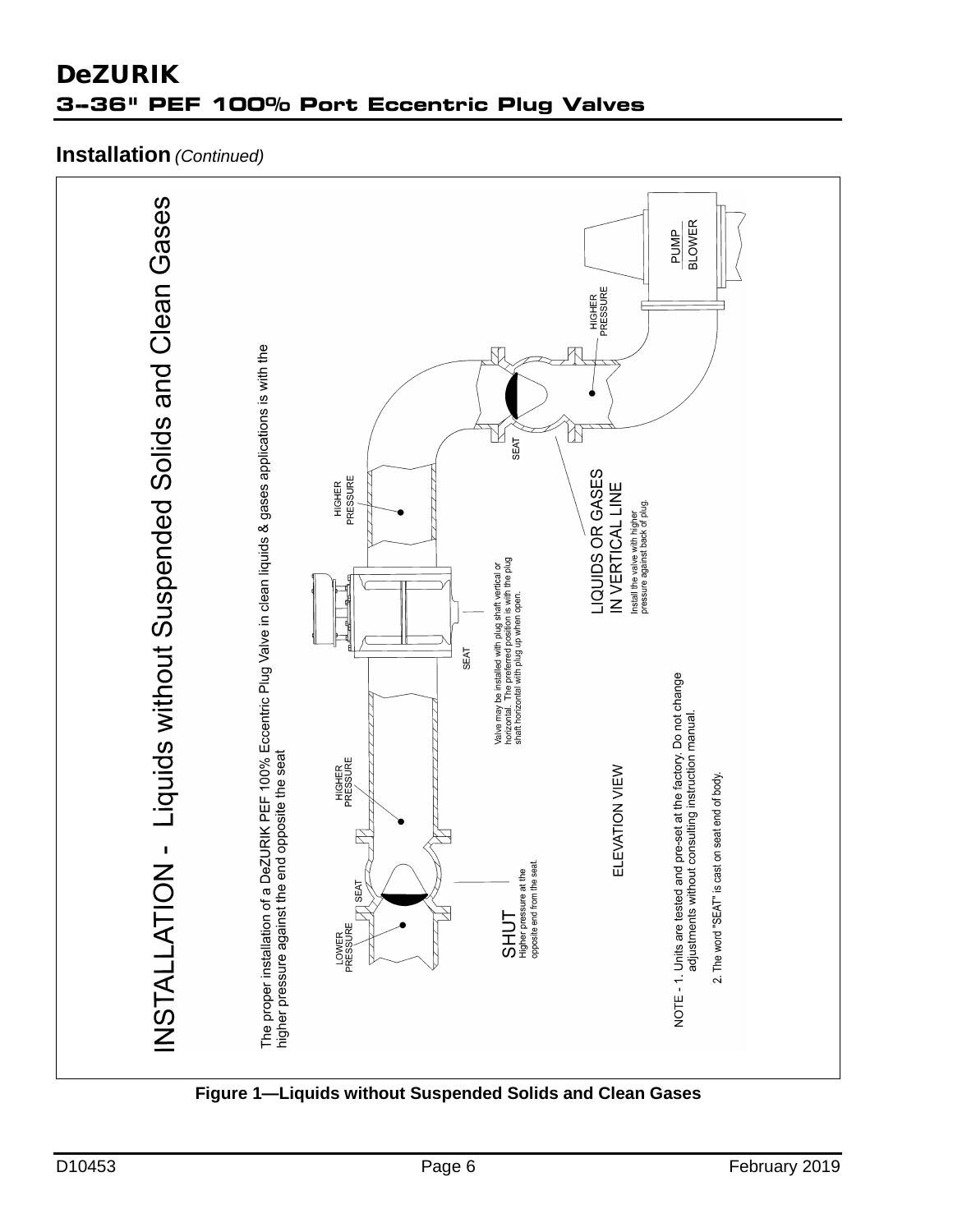#### **Installation** *(Continued)*

#### *Liquids with Suspended Solids and Dirty Gases*

If the pipeline carries suspended solids such as paper stock of 2 percent or higher consistency, mining slurry, or raw sewage:

- 1. Before installation, remove foreign material such as weld spatter, oil, grease, and dirt from the pipeline.
- 2. Prepare pipe ends and install valves in accordance with the pipe manufacture's instructions for the joint used.

*Note:* See Figure 2 for proper valve orientation.

- a. In HORIZONTAL pipelines, install the valve so that the plug is horizontal and rotates upward as the valve opens.
- b. For VERTICAL pipelines, install the valve with the end marked "SEAT" at top of valve.



**Do not deflect the pipe-valve joint. Minimize bending stresses in the valve end connection with pipe loading.**

- 3. Ensure the valve and flanges are concentric to ensure proper flange sealing.
- 4. Tighten the flange bolts or studs in a crisscross pattern.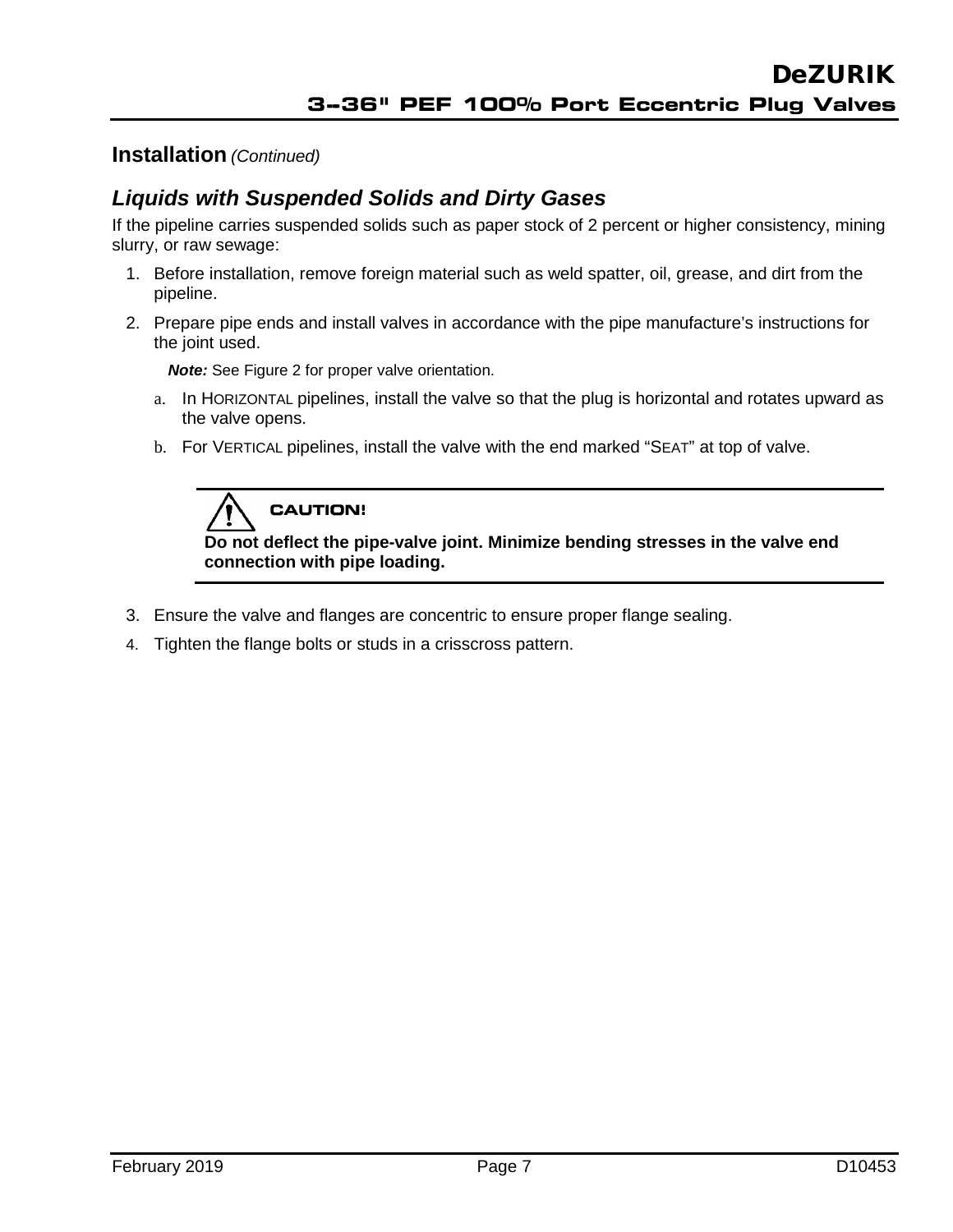## **DeZURIK** 3-36" PEF 100% Port Eccentric Plug Valves

#### **Installation** (Continued)



#### Figure 2-Liquids with Suspended Solids and Dirty Gases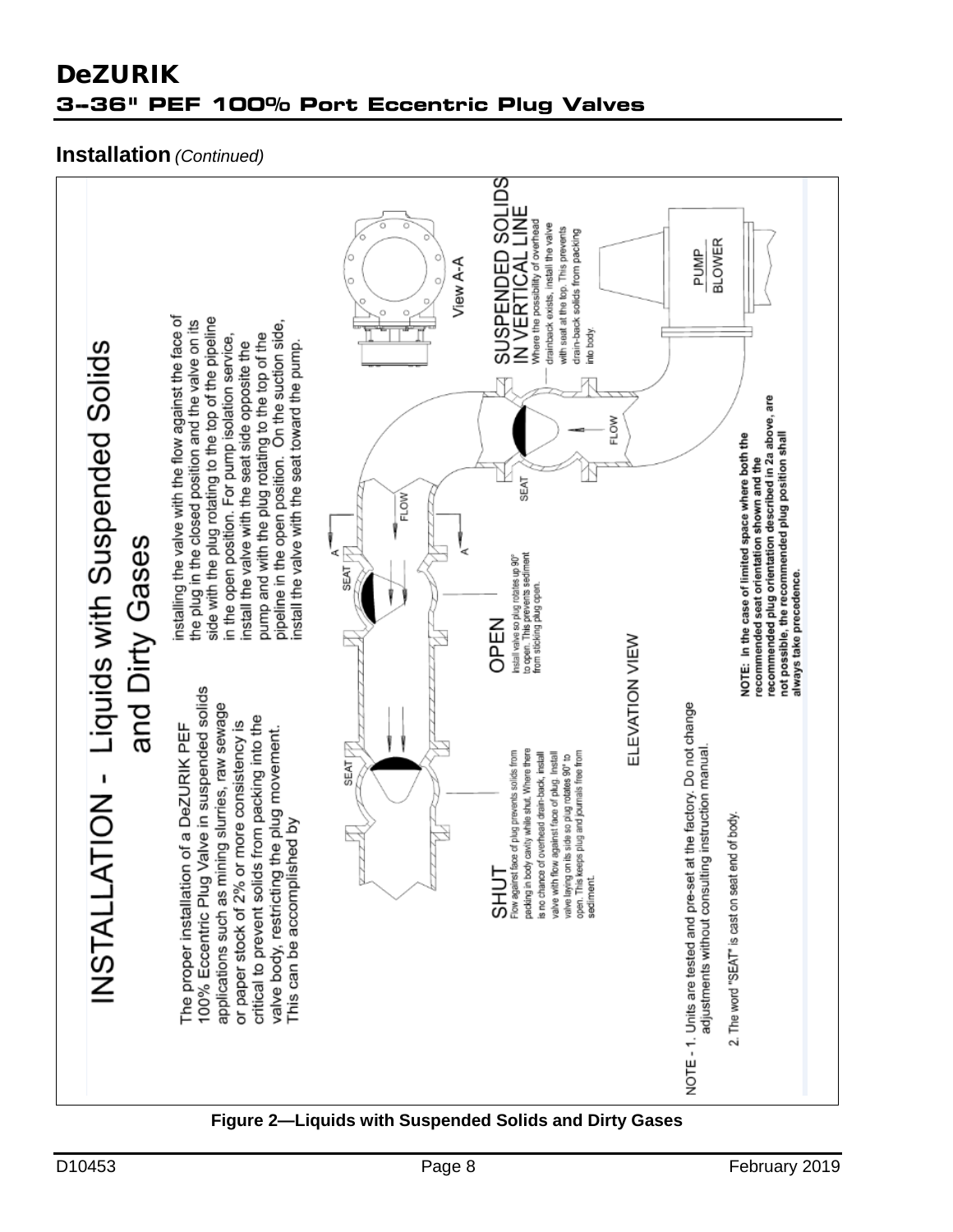## Actuator Stop Adjustments

### *Closed Position*

Because of the eccentric action of this valve, the closed position of the valve is dependent upon the pressure drop expected when the valve is closed. To adjust the valve closed position, follow these steps:



**This valve is a pressure vessel. The bonnet will blow off the valve if the bonnet bolts are removed with pressure in the valve and pipeline media can be hazardous. Completely release pressure before disassembling the valve.**

1. Relieve pipeline pressure.



**Moving parts from accidental operation of power actuator can cause personal injury or equipment damage.** 

**Disconnect and lock out power to actuator before servicing.**

- 2. If the actuator is powered, disconnect and lock out the pneumatic, hydraulic, or electrical power to prevent accidental operation of the actuator.
- 3. Back off the actuator closed position stop as described in the Actuator Instructions.
- 4. Close the valve with the torque specified in the Actuator Instructions.

**Note:** This torque is the amount required to seat the plug for a given pressure drop across the valve. To avoid excessive plug and seat wear caused by over torquing, use the actual pressure drop across the valve when determining correct closing torque.

5. After the valve has been closed using the correct amount of torque, set the actuator closed position stop to limit actuator travel at this position.

## Lubrication

This valve does not require routine maintenance lubrication, except for special application. If the valve is disassembled, lubricate the packing and the plug journals as follows:

### *Packing*

Packing lubrication requirements are dependent upon the packing material.

- PTFE PACKING: Requires no lubrication.
- ALL PACKING OTHER THAN PTFE:

Apply a light coat to the inside and outside diameters of the packing rings using one of these lubricants.

- Lubriplate Clearplex-2 (**recommended**)
- Amoco FG (alternate)
- Mobilgrease FM 101 (alternate)
- Petro-Canada Purity FG 2 (alternate)
- Phillips Philube PF (alternate)

*Note:* Ensure lubricant is compatible with flow media.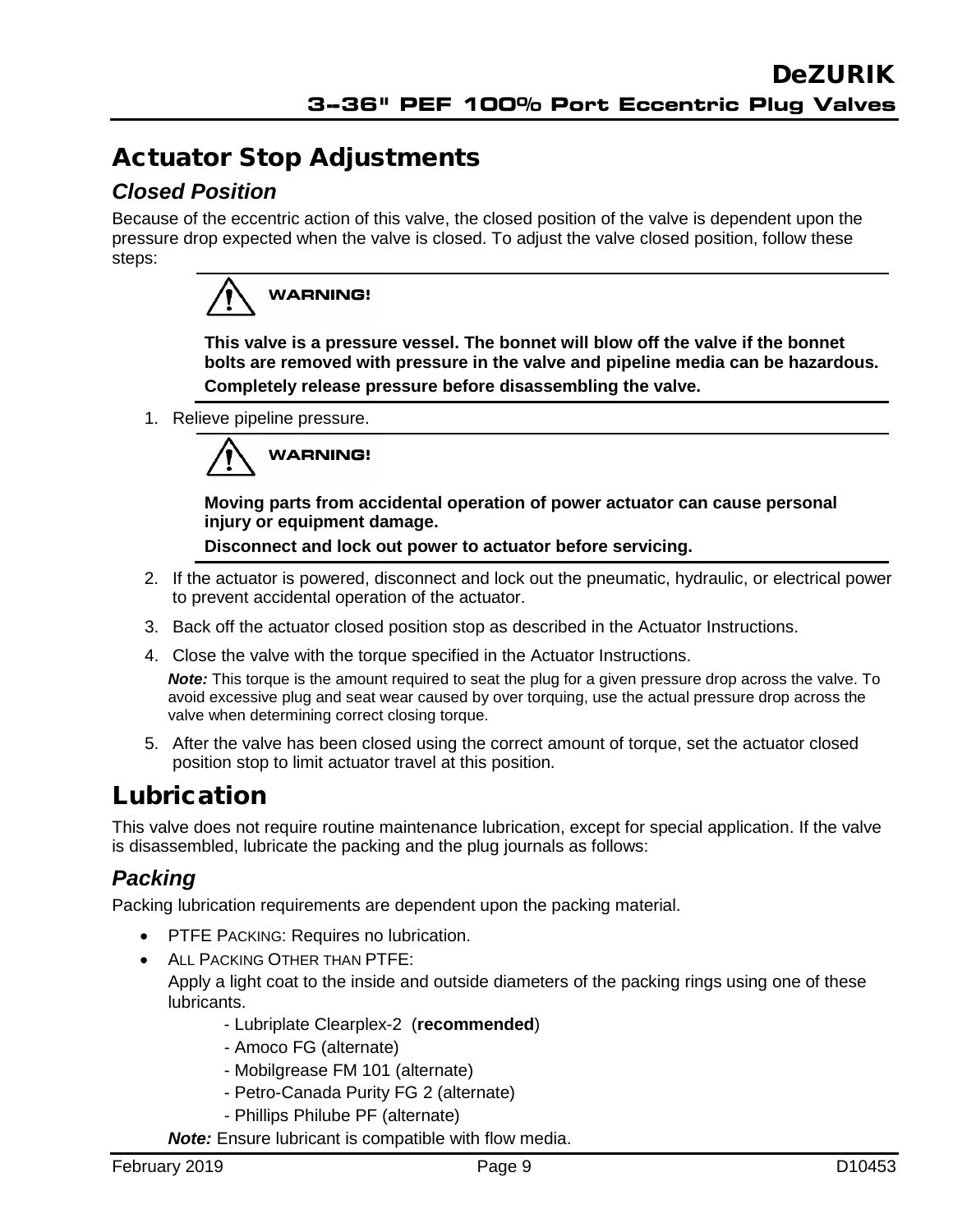#### **Lubrication** *(Continued)*

### *Plug Journals*

Plug journal lubrication is dependent upon the materials used in construction of the valve.

- CAST IRON VALVES: Lubricate the journals on the plug using one of these lubricants.
	- Lubriplate Clearplex-2 (**recommended**)
	- Amoco FG (alternate)
	- Mobilgrease FM 101 (alternate)
	- Petro-Canada Purity FG 2 (alternate)
	- Phillips Philube PF (alternate)

*Note:* Ensure lubricant is compatible with flow media.

#### *Thrust Washers and O-rings*

Apply a light coat to all surfaces of thrust washers and O-rings using one of these lubricants.

- Lubriplate Clearplex-2 (**recommended**)
- Phillips Philube PF (alternate)
- Mobilgrease FM 101 (alternate)
- Amoco FG (alternate)

*Note:* Ensure lubricant is compatible with flow media.

## Packing Adjustment

The stem seal tightening procedure is dependent upon the type of actuator on the valve. If a packing leak should occur, tighten the packing as follows:

### *3" – 8" Lever and Nut Operated Valves*

|  |  | <b>Table A: Actuating Torque</b> |  |
|--|--|----------------------------------|--|
|--|--|----------------------------------|--|

| <b>Valve Size</b> |         |        | <b>Actuating Torque</b> |
|-------------------|---------|--------|-------------------------|
|                   |         |        | <b>Standard Packing</b> |
| in                | mm      | ft Ibs | <b>Nm</b>               |
| 3 & 4             | 100     | 28     | 37                      |
| 5 & 6             | 125-150 | 60     | 81                      |
|                   | 200     | 104    | 141                     |

#### *All Other Actuators*

Tighten the gland nuts evenly only until the leak stops.

*Note:* Do not continue tightening after leak stops. If packing leak cannot be stopped by tightening the gland nuts, the packing must be replaced.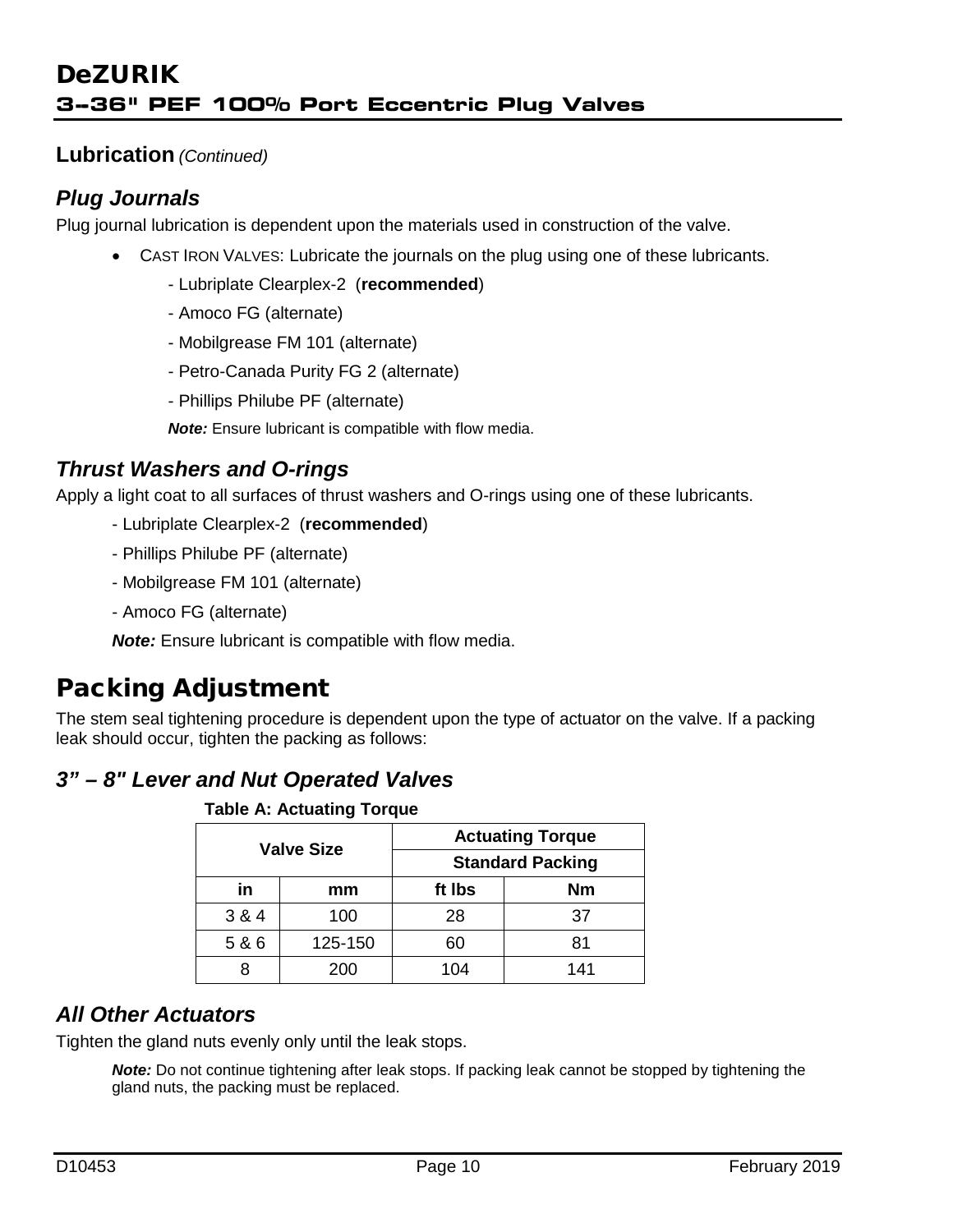## Stud (A12) Gland (A11) **Nut (A13)** Key (A10) Friction Cone (A21) **Nut (A13)** Packing (A9) Stud (A12) Gland (A11) Gland Detail<br>3"-8" Valves<br>w/NT Nut Actuator Packing (A9)  $\Theta$ Screw (A8)  $\theta$ 8 Bonnet (A6) Tag, WARNING (A14) Bearing, Bonnet (A7) O-ring (A5) Thrust Washer (A4) Plug (A3) Thrust Washer (A4) Bearing, Body (A2) Body (A1)  $0<sub>0</sub>$ S O-ring (A16) Pipe Plug (A23)<br>(Body & Bonnet) Journal Cover (A17)  $\mathbf{a}$ Screw (A18) Journal Cover Detail<br>24" - 36" Valves Valve Assembly<br>3" - 36" Valves

**DeZURIK** 3-36" PEF 100% Port Eccentric Plug Valves

**Figure 3-Parts Identification**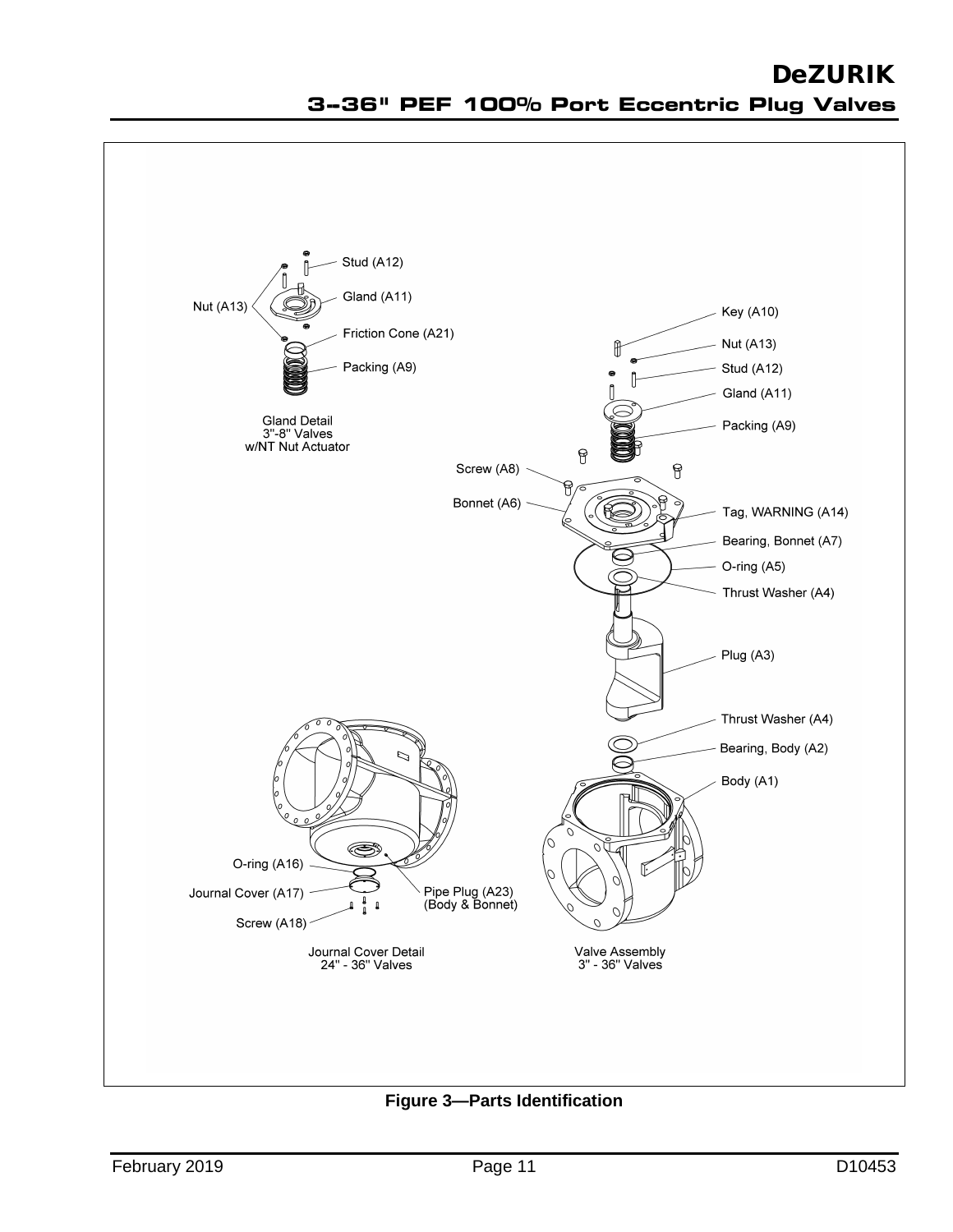## Packing Replacement

### *Replacing Packing with Actuator Removed*

To replace the packing without removing actuator, see the *"Replacing Packing Without Removing Actuator"* section.

See Figure 3 for parts identification.

- 1. Discontinue pipeline flow and relieve pipeline pressure.
- 2. Scribe the actuator and valve bonnet for alignment when reassembling.

# **WARNING!**

**Moving parts from accidental operation of power actuator can cause personal injury or equipment damage. Disconnect and lock out power to actuator before servicing.**

3. If the actuator is powered, disconnect and lock out the pneumatic, hydraulic, or electrical power to prevent accidental operation of the actuator.



**When an eccentric valve is mounted in a vertical pipeline—or mounted in a horizontal pipeline with the plug stem horizontal—gravity can cause the plug to swing to a lower position in the valve body when the actuator is removed. Place the plug in the lowest position before removing the actuator**.

- 4. Remove the actuator from the valve. See Actuator Instructions.
- 5. Remove the actuator adaptor from the valve.
- 6. Remove the gland nuts (A13), then slide the gland (A11) off the plug shaft (A3).
- 7. Pull the packing (A9) out of the bonnet (A6).
- 8. For valves with gear actuators, lubricate the new packing (A9), then install it one ring at a time in the sequence shown in Figure 4.



**Figure 4 - Correct Packing Installation Sequence**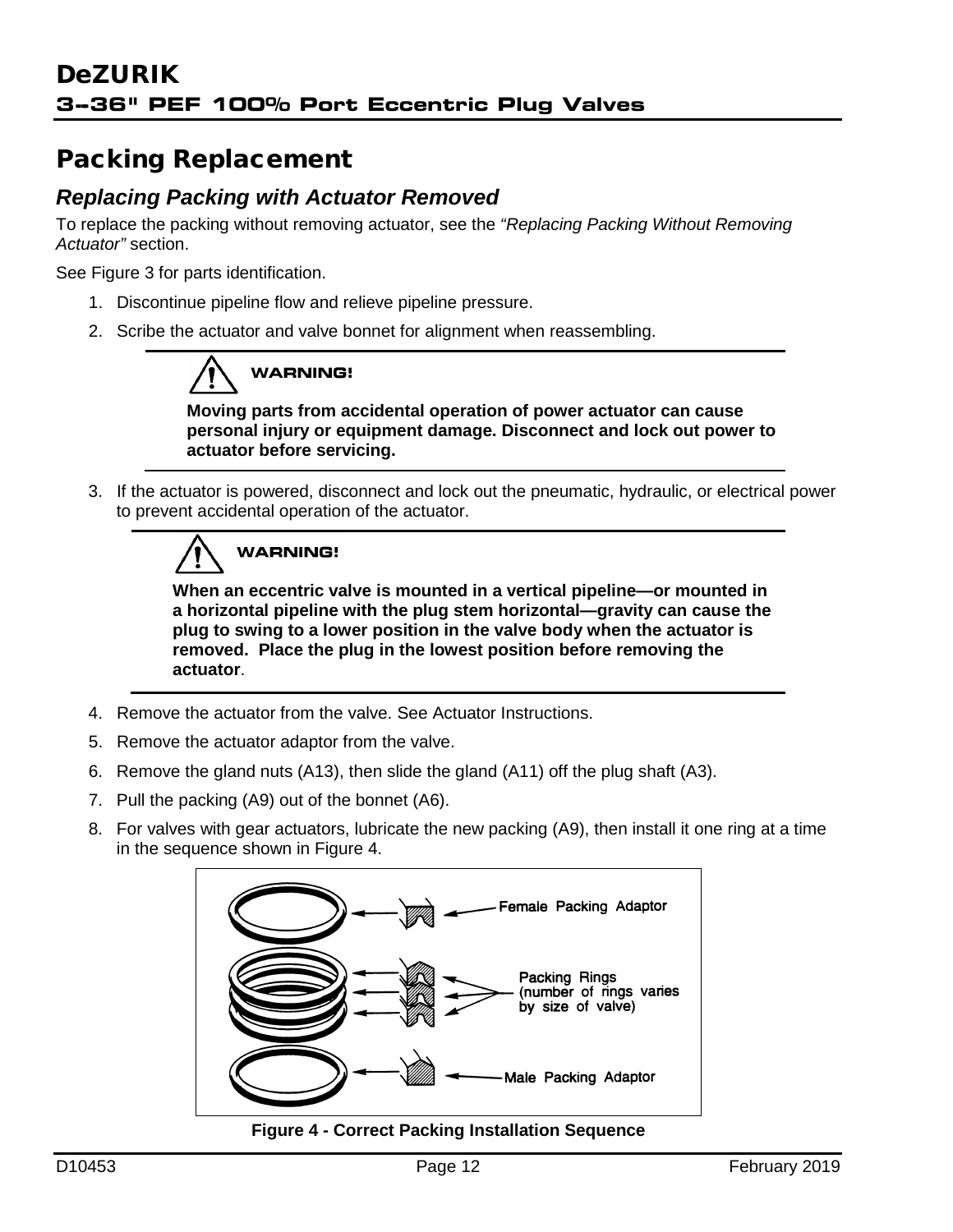#### **Packing Replacement** *(Continued)*

**Note:** 3 - 8" lever and nut operated valves have a friction cone (A21) and standard packing (A9). Before installing the gland (A11), set the friction cone on top of the packing. Do not lubricate the outside of the friction cone or the inside of the gland. See Figure 5.

9. Slide the gland (A11) down the plug shaft (A3) and over the studs (A12). If the valve has a friction cone (A21), bring the gland nuts (A13) under the gland up finger tight.



**Figure 5—Friction Cone Adjustment**

10. Adjust gland nuts (A13).

3 - 8" LEVER AND NUT OPERATED VALVES ONLY:

Turn gland nuts (A13) onto the studs (A12) until they touch the gland (A11).

*Note:* This is a preliminary adjustment, it will be necessary to adjust the gland nuts (A13) after the valve is pressurized. See "Packing Adjustment" section.

- 11. Fasten the adaptor (when used) to the valve, lining up the scribe marks made during disassembly.
- 12. Install the actuator as described in the Actuator Instructions.
- 13. If the actuator is a powered actuator, reconnect power to the actuator.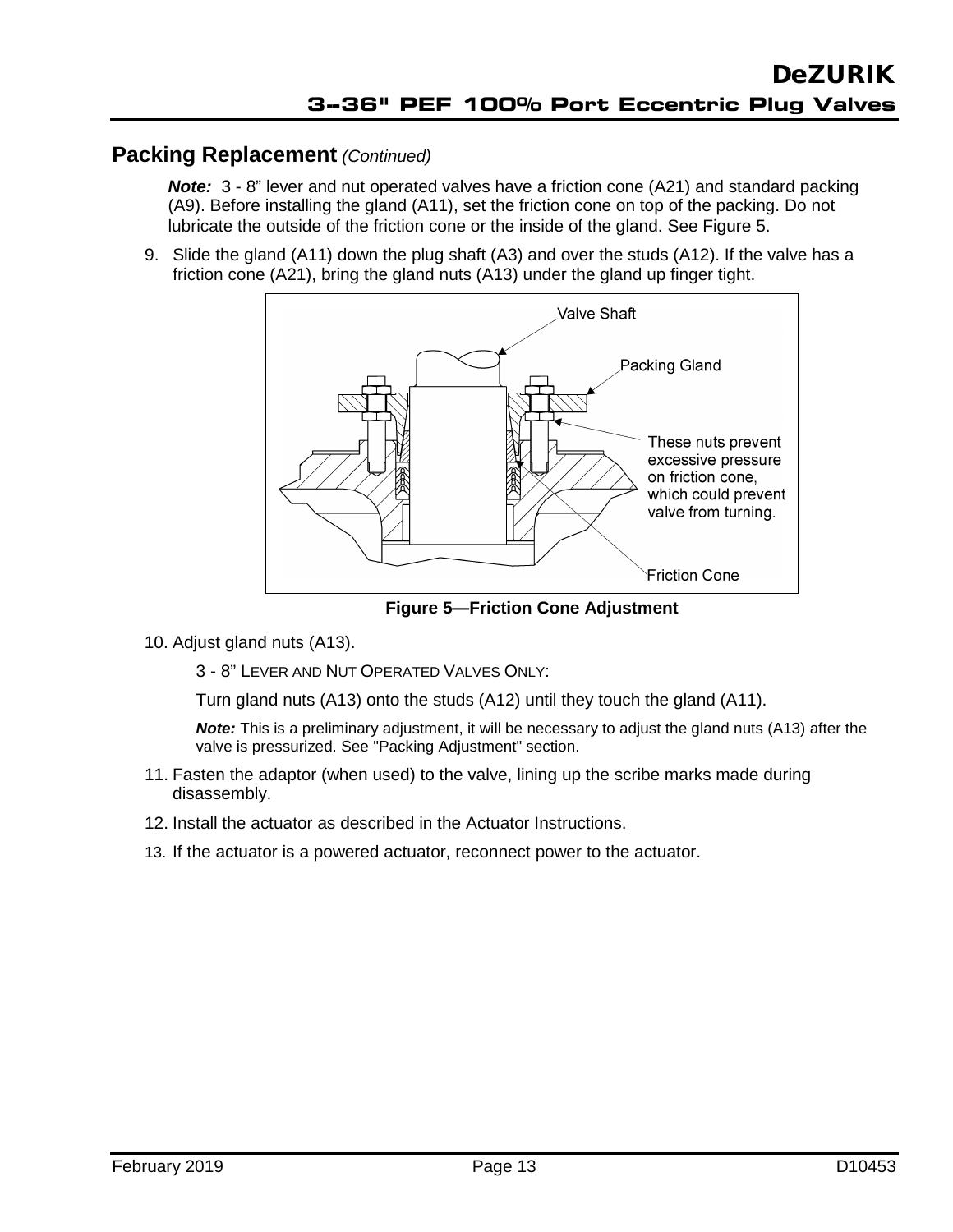### **Packing Replacement** *(Continued)*

#### *Replacing Packing Without Removing Actuator*

**Note:** Lever and nut operated valves require that the actuator be removed before packing can be replaced. See "*Replacing Packing with Actuator Removed"* section to replace the packing in these valves.

1. This process can be done with or without pressure in the pipeline.



**Caustic, toxic, or hot material in the pipeline can cause personal injury or death if leakage occurs. Confirm that the material is not harmful.**

- 2. Ensure that the material in the pipeline will not cause injury if leakage occurs.
- 3. Remove the gland nuts (A13) from the studs (A12), and slide the gland (A11) up the stem of the plug (A3).
- 4. Remove the studs (A12) from the bonnet (A6).
- 5. Cut and completely remove all of the old packing (A9) from the packing chamber in the bonnet (A6).
- 6. Cut each new packing ring (A9) radially in one place with a razor-sharp knife.
- 7. Place each new packing ring (A9)—one at a time with the joints staggered—around the plug stem (A3) and into position in the packing chamber.
- 8. Replace the studs (A12) in the bonnet (A6).
- 9. Push the packing rings (A9) down into position with the gland (A11), and replace the gland nuts (A13) on the studs (A12).
- 10. Turn the gland nuts (A13) onto the studs (A12) until they touch the gland (A11), then one more turn.
- 11. Restore the pipeline pressure if it was relieved, and check for packing leakage. If leakage occurs, tighten each packing nut just enough to stop the leakage. Excessive tightening will cause reduced packing life and higher valve operating torque.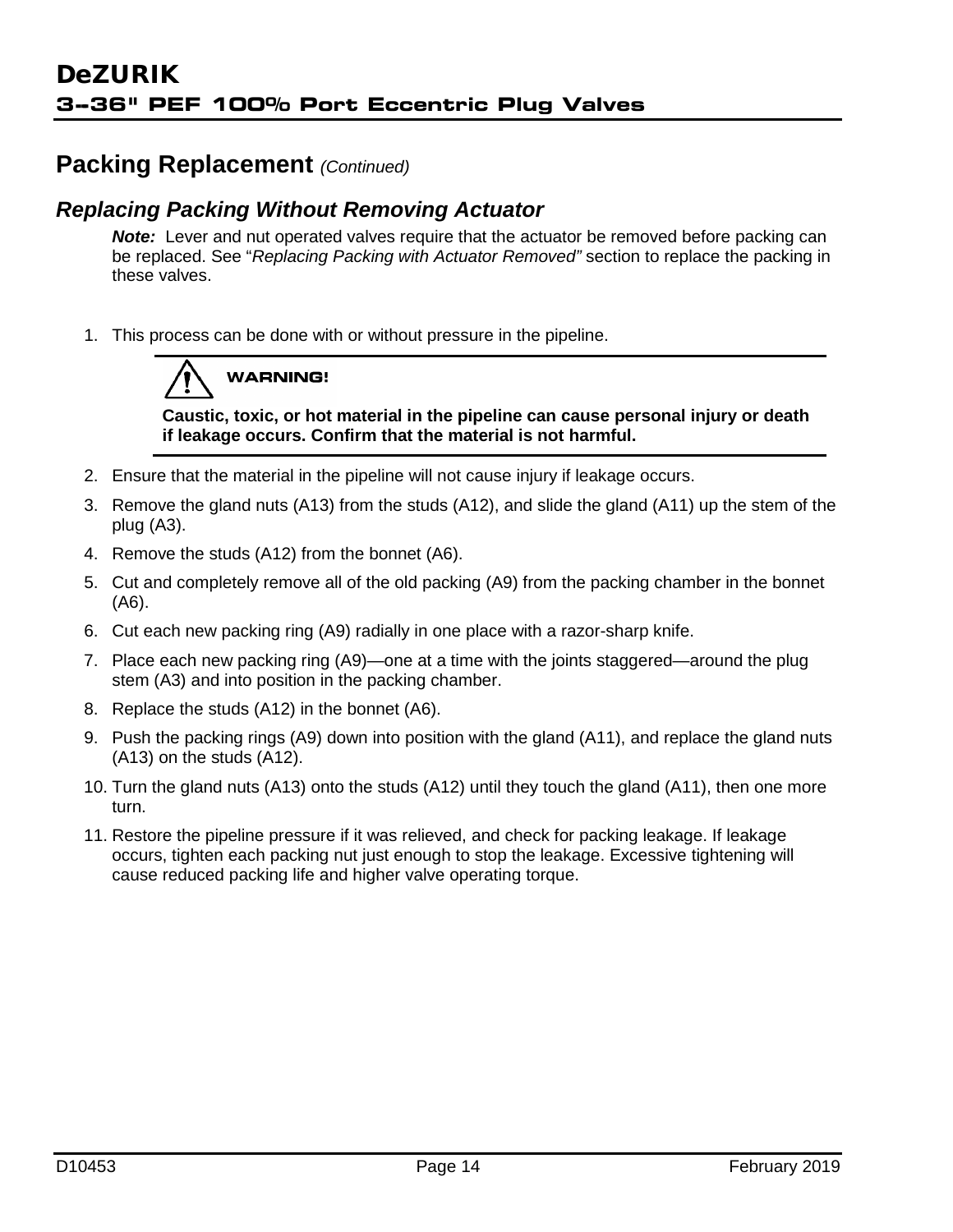# **Disassembly**

See Figure 3 for parts identification.

# **WARNING!**

**This valve is a pressure vessel. The bonnet will blow off the valve if the bonnet bolts are removed with pressure in the valve and pipeline media can be hazardous. Completely release pressure before disassembling the valve.**

Follow these steps to disassemble valve:

1. Relieve pipeline pressure and close the valve.

# **WARNING!**

**Moving parts from accidental operation of power actuator can cause personal injury or equipment damage.** 

**Disconnect and lock out power to actuator before servicing.**

- 2. If the actuator is powered, disconnect and lock out the pneumatic, hydraulic, or electrical power to prevent accidental operation of the actuator.
- 3. Close the valve.
- 4. Remove the valve from the pipeline (if desired).

*Note:* The valve can be disassembled while still in the pipeline. To remove valve from pipeline, see *"Removing Valve from Pipeline"* section.

# **WARNING!**

**When an eccentric valve is mounted in a vertical pipeline—or mounted in a horizontal pipeline with the plug stem horizontal—gravity can cause the plug to swing to a lower position in the valve body when the actuator is removed.**

**Place the plug in the lowest position before removing the actuator.**

- 5. Remove actuator from valve—see Actuator Instructions.
- 6. Scribe a line on the body (A1), bonnet (A6) and plug stem (A3) to help align these parts during reassembly.
- 7. Remove the screws (A8) that hold the bonnet (A6) in place, then pry the bonnet loose from the body (A1).

*Note:* Note the location of **WARNING TAG** (A14) on bonnet (A6) and do not misplace tag. This tag must be attached to the valve at reassembly.

- 8. Remove the plug (A3) from the body (A1).
- 9. Remove the gland nuts (A13) and gland (A11) from the bonnet (A6).
- 10. Remove the packing (A9) from the bonnet (A6).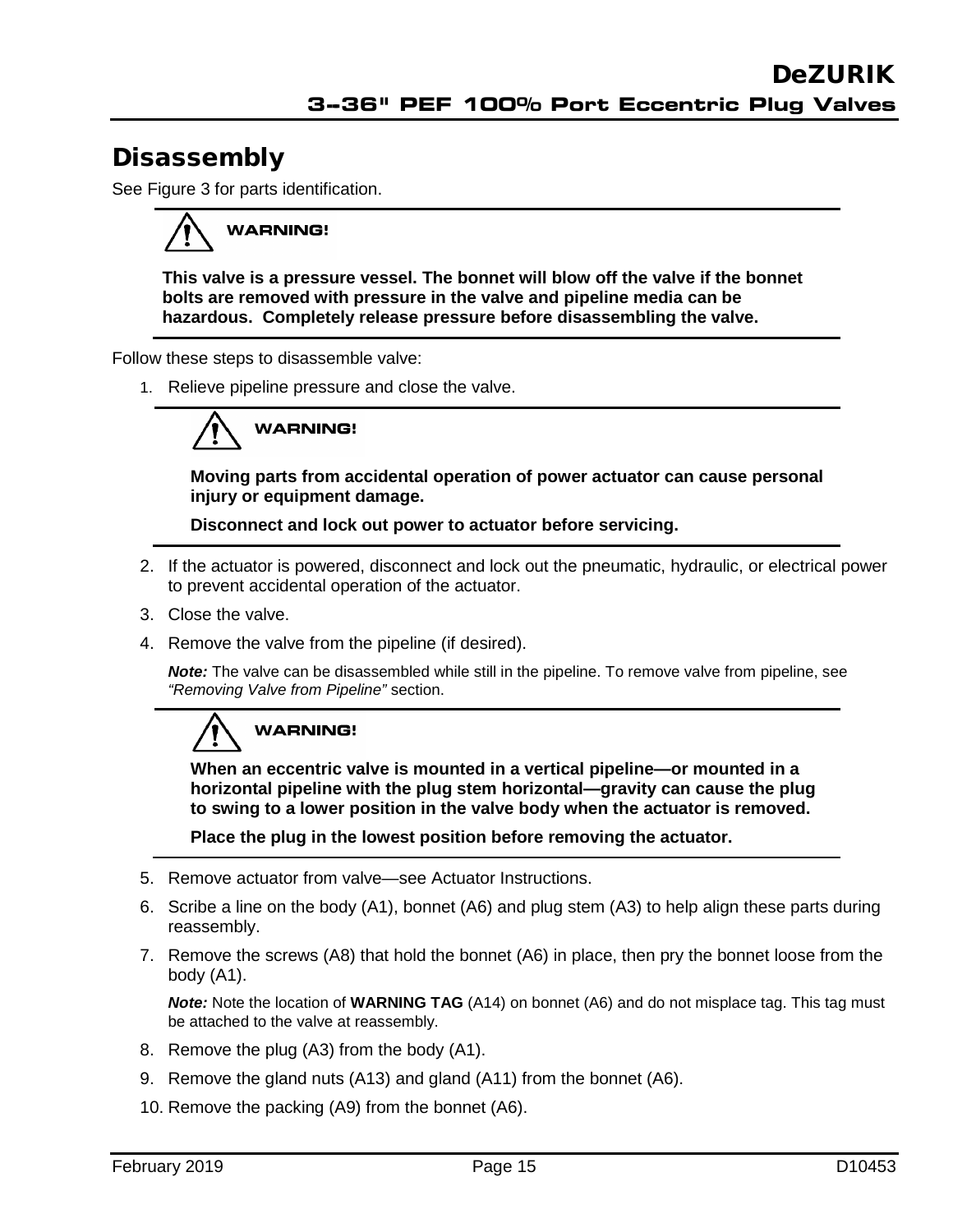#### **Disassembly** *(Continued)*

- 11. Reaching through the packing chamber in the bonnet (A6), drive the bearing (A7) out of the bonnet using a hammer and pin punch.
- 12. Remove the bearing (A2) from the body (A1).

For **3" - 20" valves**, the bearing (A2) can be chiseled out; or, it can be hydraulically forced out. See Figure 6.

For **24" - 36" valves**, the bearing (A2) can be driven out of the body (A1) using a hammer and pin punch. First remove the screws (A18) and journal cover (A17) from the body. Remove the old o-ring (16) from the journal cover.

To hydraulically force the bearing (A2) out of 3" - 20" valve body:

- 1. Fill the interior diameter of the bearing (A2) with water.
- 2. Pound a shaft with the same outside diameter as the lower journal of the valve plug into the bearing (A2).



**Figure 6—Hydraulically Removing the Lower Bearing in the Valve Body**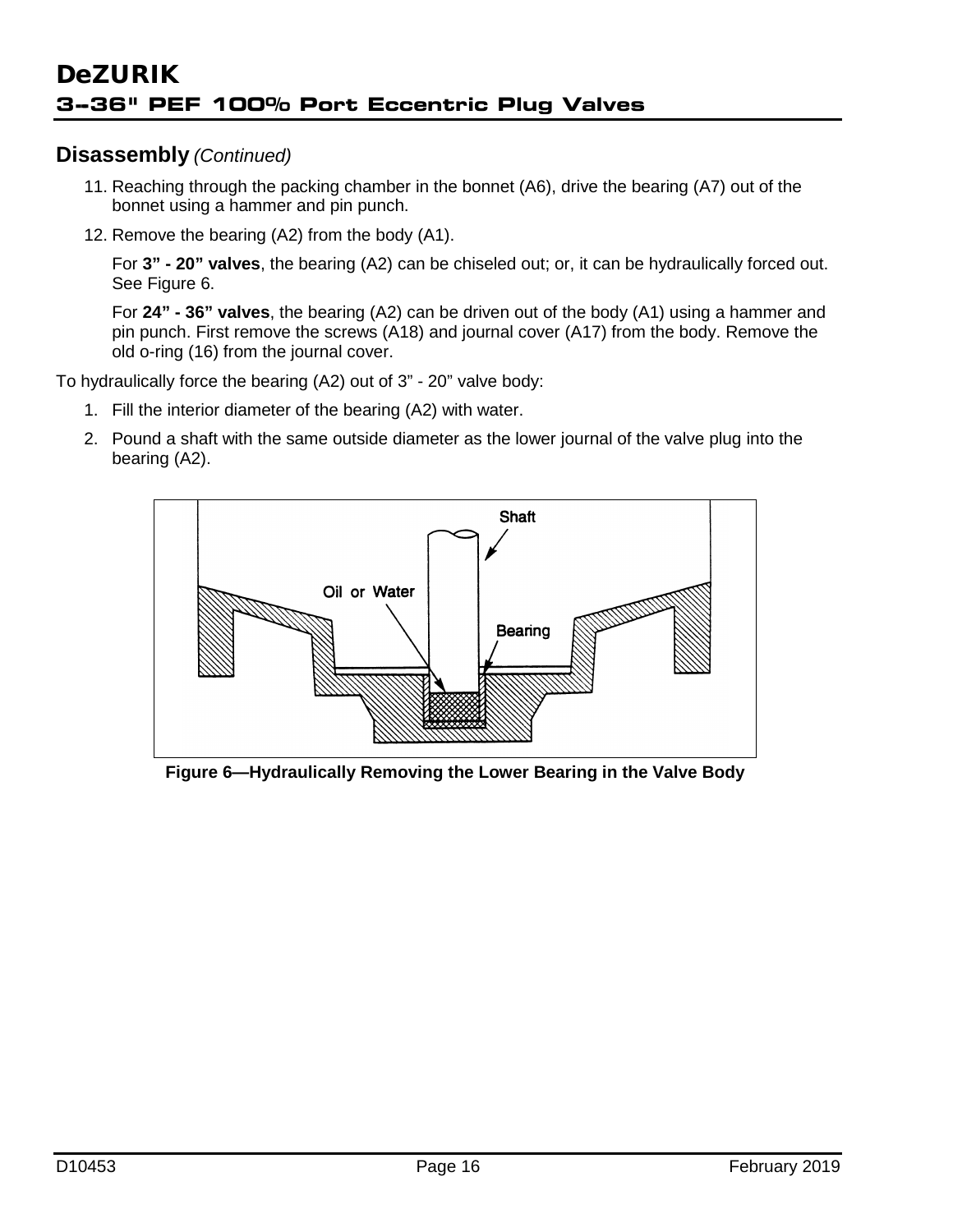## Reassembly

See Figure 3 for parts identification.

- 1. Push a new bearing (A2) into the body (A1), then lubricate the bearing as described in the *"Lubrication"* section.
- 2. For **24" - 36" valves**, place a new o-ring (A16) in the groove of the journal cover (A17). Fasten the journal cover to the body (A1) with screws (A18).
- 3. Place a Teflon thrust washer (A4) on the top and bottom shoulder of the plug shaft (A3).
- 4. Place the plug (A3) into the body (A1) so the lower journal slides into the bearing (A2). Turn the plug so it is almost closed.
- 5. If necessary, push a new bearing (A7) into the bonnet (A6), then lubricate the bearing. See *"Lubrication"* section.
- 6. For **3" – 20" valves**, place an o-ring (A5) in the bonnet (A6).

For **24" - 36" valves**, place an o-ring (A5) into the o-ring groove of the body (A1).

7. Place bonnet (A6) on body (A1), align witness marks, then fasten bonnet in place with screws (A8).



**This valve is a pressure vessel and has been supplied with a WARNING TAG from the factory.**

**Secure WARNING TAG (A14) to bonnet (A6) with one of the bonnet screws (A8) at the location noted during disassembly.**

- 8. Turn the plug (A3) to the closed position. See *"Actuator Stop Adjustments"* section.
- 9. For valves with low friction packing, lubricate the new packing (A9), then install it one ring at a time. See Figure 4.

*Note:* 3 - 8" valves use a friction cone (A21) with a wrenching nut or hand lever actuator, and standard packing. Before installing the gland (A11), set the friction cone on top of the packing (A9). Do not lubricate the outside of the friction cone or the inside of the gland. (See Figure 5.)

- 10. Slide the gland (A11) down the plug shaft (A3) and over the studs (A12). If the valve has a friction cone (A21), bring the gland nuts (A13) under the gland up finger tight.
- 11. Adjust gland nuts (A13).

3 – 8" LEVER AND NUT OPERATED VALVES ONLY:

Turn packing gland nuts (A13) onto the studs (A12) until they contact the gland (A11). It will be necessary to adjust the gland nuts after the valve is pressurized; see the *"Packing Adjustment"* section.

*Note:* This is a preliminary adjustment, it will be necessary to adjust the gland nuts (A13) after the valve is pressurized. See *"Packing Adjustment"* section.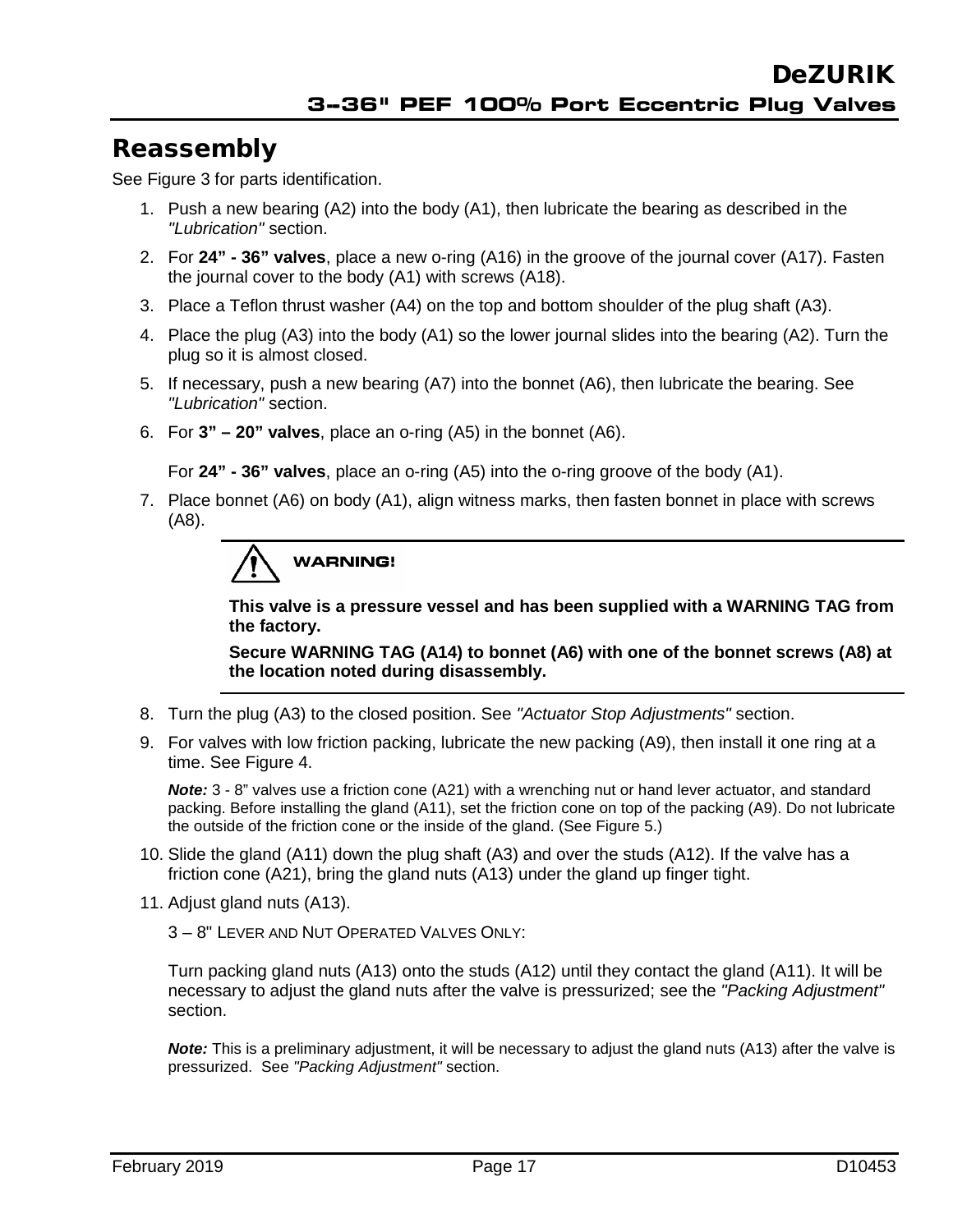#### **Reassembly** *(Continued)*

- 12. Install the actuator—see Actuator Instructions.
- 13. After actuator is mounted, and shaft key is assembled in keyseat, secure shaft key by staking with a center-punch on the end of the shaft. Stake on both sides of the shaft as shown in Figure 7.

*Note:* Do not deform the outside diameter of the shaft.

14. After pipeline flow is restored, check the packing for leakage.

*Note:* If packing leaks, tighten the gland nuts (A13) only enough to stop the leak. Over tightening the packing will cause premature packing failure and higher valve operating torque.

15. If the actuator is a powered actuator, reconnect power to the actuator.

## Removing Valve from Pipeline

To remove the entire valve assembly from the pipeline, follow these steps.

# **WARNING!**

**This valve is a pressure vessel. The bonnet will blow off the valve if the bonnet bolts are removed with pressure in the valve and pipeline media can be hazardous.**

**Completely release pressure before disassembling the valve.**

- 1. Relieve pipeline pressure and drain portion of system where valve is located.
- 2. Close the valve.



**Moving parts from accidental operation of power actuator can cause personal injury or equipment damage. Disconnect and lock out power to actuator before servicing.**

- 3. If the actuator is powered, disconnect and lock out the pneumatic, hydraulic, or electrical power to prevent accidental operation of the actuator.
- 4. Support the valve assembly, then remove the flange bolts.
- 5. Remove the valve from the pipeline.